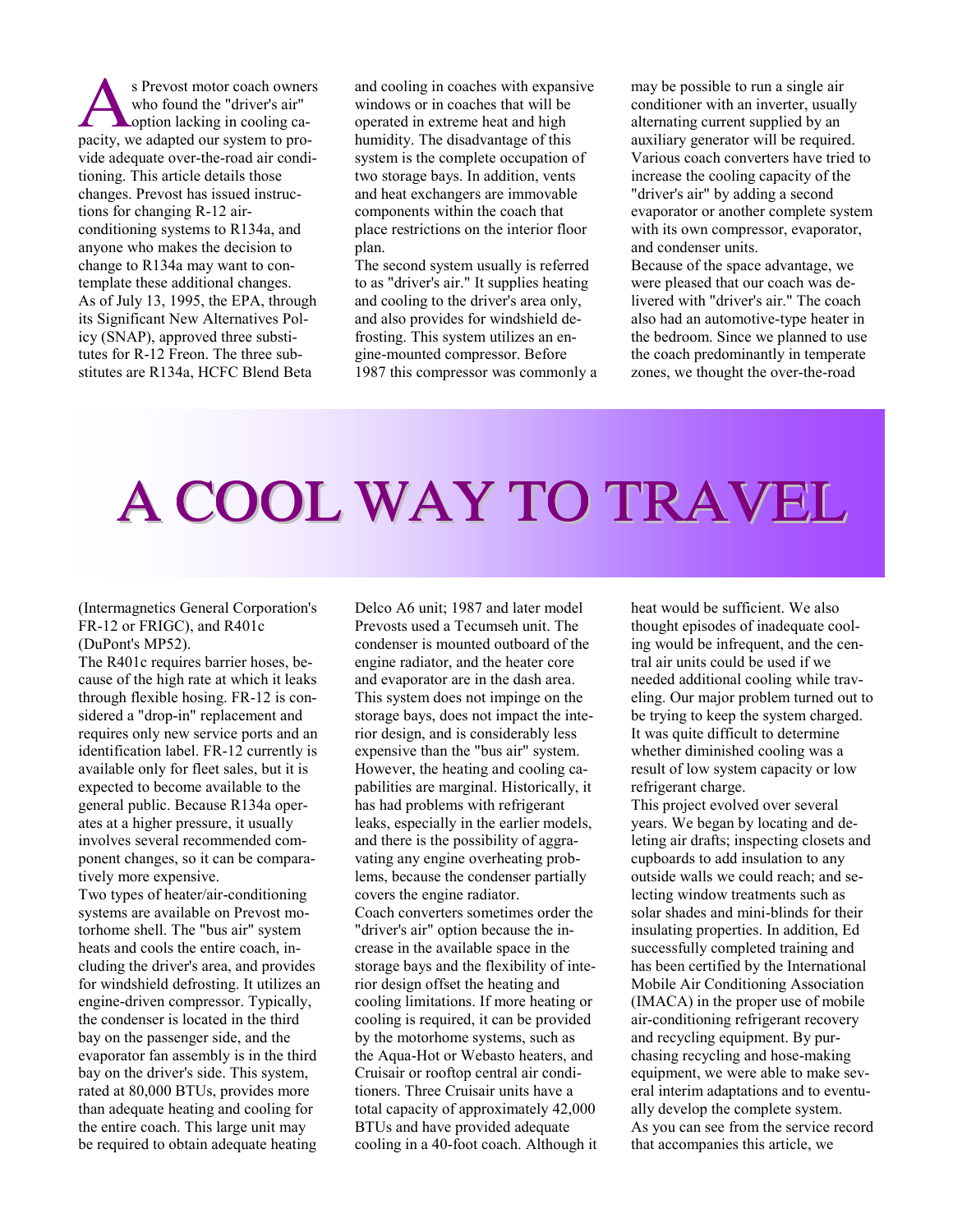

# These Prevost owners improved their<br>driver's air cooling by troubleshooting<br>and modifying the system.





#### **MODIFIED DRIVER'S AIR SYSTEM**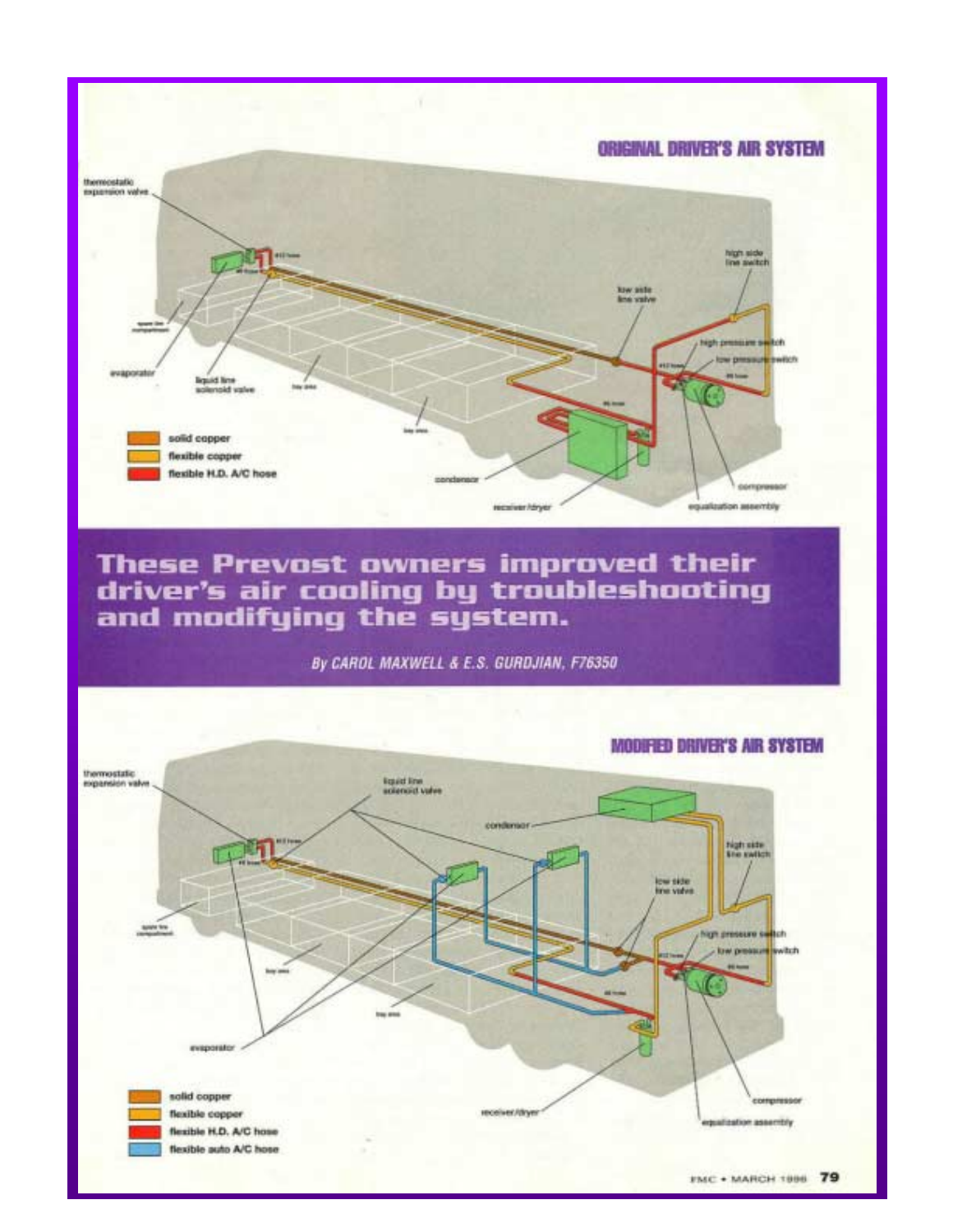added R-12 Freon to the system each spring or early summer. There were constant problems with low-pressure switches, which may have been caused by a partial loss of charge. There was a persistent slow leak. Each time we made a repair, we thought we time we made a repair, we thought we had identified the source, but after a few months, the problem recurred. After owning the coach for five years, we discovered that the high-pressure compressor-to-condenser hose was a hydraulic hose and not suitable for R-12 Freon. In this case, porosity is the critical parameter rather than pressure. The hydraulic hose is too porous to contain R-12 Freon and allows low diffusion through the hose wall, which is not detectable by electronic sniffers. This was the major source of our slow leak. In Prevost applications, airconditioning hoses are usually red, and hydraulic hoses are usually blue or black. These hoses also have imprinted part numbers that identify their intended applications. After noting this misapplication on our coach, we have observed this same blue hose on at least two other coaches. By the summer of 1991, we had become frustrated with the overall performance of our road air-conditioning system and had begun to formulate possible solutions. We discussed converting to R134a but decided not to proceed at that time. Recommended

procedures for changing over to R134a were in a state of flux, and the experts had not been able to develop a standardized policy.

Our goal was to use a single compressor, a single condenser, and three evaporators, which, if necessary, could be used sequentially. We took any opportunity to see how others had addressed the problem, such as those mentioned earlier. In December 1991, we were fortunate to meet J. R. Clements of Acme Radiator and Air Conditioning at the National RV Trade Show in Louisville, Kentucky. Acme had a number of components that were well suited to our project. These included special hose fittings, liquid line solenoid valves, an evaporator-only unit to combine with our rear automotive heater, and a combination heater-evaporator to be used as our third unit.

Mr. Clements pointed out that the Delco A6 compressor has a displacement of more than 12.5 cubic inches. Only one automotive-type unit is larger, the Zexel DK26, at 15.5 cubic inches. The Tecumseh has a displacement several cubic inches lower than the Delco. He was sure the Zexel could service three evaporators at one time and thought the Delco might also have adequate capacity.

What was missing was a suitable condenser. We wanted a rooftop condenser for two reasons. Removing the original condenser would improve air flow through the engine radiator. This also created the space needed to install a shutter on the radiator door to protect the engine from road salt as much as possible. The second reason was to distance the new condenser from salt

spray and other road debris. The highest-capacity roof-mounted condenser from Acme was rated at 22,000 BTUs, significantly less than required. After diligently searching for six months, we finally found the model KC-110 from Kysor, rated at 45,000 BTUs. In the summer of 1992, the original equipment condenser sprung a leak, probably because of corrosion. This incident was the final nudge to attempt a major performance upgrade, so we ordered the Kysor condenser and the various hose fittings Our plan was to install the Acme evaporator-only cooling unit alongside the automotivetype heater in the rear bedroom area. The combination heater-evaporator would fit in a midcoach bulkhead that currently housed a Cruisair air conditioner and a propane furnace with ducts to the galley, bath, and downward to the storage/plumbing bay. Since we were not sure any of these modifications were going to be successful; we wanted to keep the Prevost air-conditioning lines intact, in case we had to reconstruct the original system.

The Prevost system-from the high side line valve to the condenser and back to the receiver/dryer-was disassembled and removed intact. The Kysor condenser was installed on the roof with two "S" channel mounting brackets. It was positioned just forward of the rear cap and coach roof junction. With dimensions of 41  $\frac{1}{4}$  inches wide, 38  $\frac{1}{2}$ inches front to rear, and less than 8 inches high as installed on the "S" channels, the condenser is no more

### **Air Conditioning Service Record**

| <b>June 1968</b>  | Low charge - add R-12                          | July 1992           | OE condenser leaking - remove              |
|-------------------|------------------------------------------------|---------------------|--------------------------------------------|
| August 31, 1988   | Low pressure switch erratic - replace          |                     | Add Kysor roof condenser                   |
|                   | Recharge                                       | Aug. and Sept. 1992 | Replace compressor-to-condenser high-      |
| <b>March 1989</b> | Replace radiator                               |                     | pressure hose                              |
| <b>June 1989</b>  | Condenser leaking - replace (may have been     |                     | Install rear and center A/C evaporator and |
|                   | damaged during radiator replacement)           |                     | auxiliary wiring                           |
|                   | Recharge                                       |                     | Replace receiven/dryer                     |
| February 1990     | Replace A/C belt                               |                     | Recharge                                   |
| June 1990         | Low pressure switch erratic - replace          | April 30, 1993      | System check - top with 36 ounces R-12     |
|                   | Recharge                                       | July 1, 1993        | Low charge $-$ add $R-12$                  |
| May 1991          | Low charge $-$ add R-12 (6 $@$ 14 ounces)      | August 1993         | Noted oil on Delco A6; bench test          |
| <b>July 1991</b>  | Thermostatic expansion valve leaking - replace |                     | Reseal - large "0" rings                   |
|                   | Recharge                                       |                     | Recharge                                   |
| May 30, 1992      | Low charge; leak test did not find source;     | April 1994          | System check - Okay                        |
|                   | did not add R-12                               | September 1994      | System check - Okay                        |
| June 1992         | Bench test Delco A6; no apparent leak          | <b>March 1995</b>   | System check - Okay                        |
|                   | Replace shaft, seal, and worn clutch bearing   | June 1996           | Installed Zexel DK 26                      |
|                   | System recharged                               |                     | Installed new suction hose                 |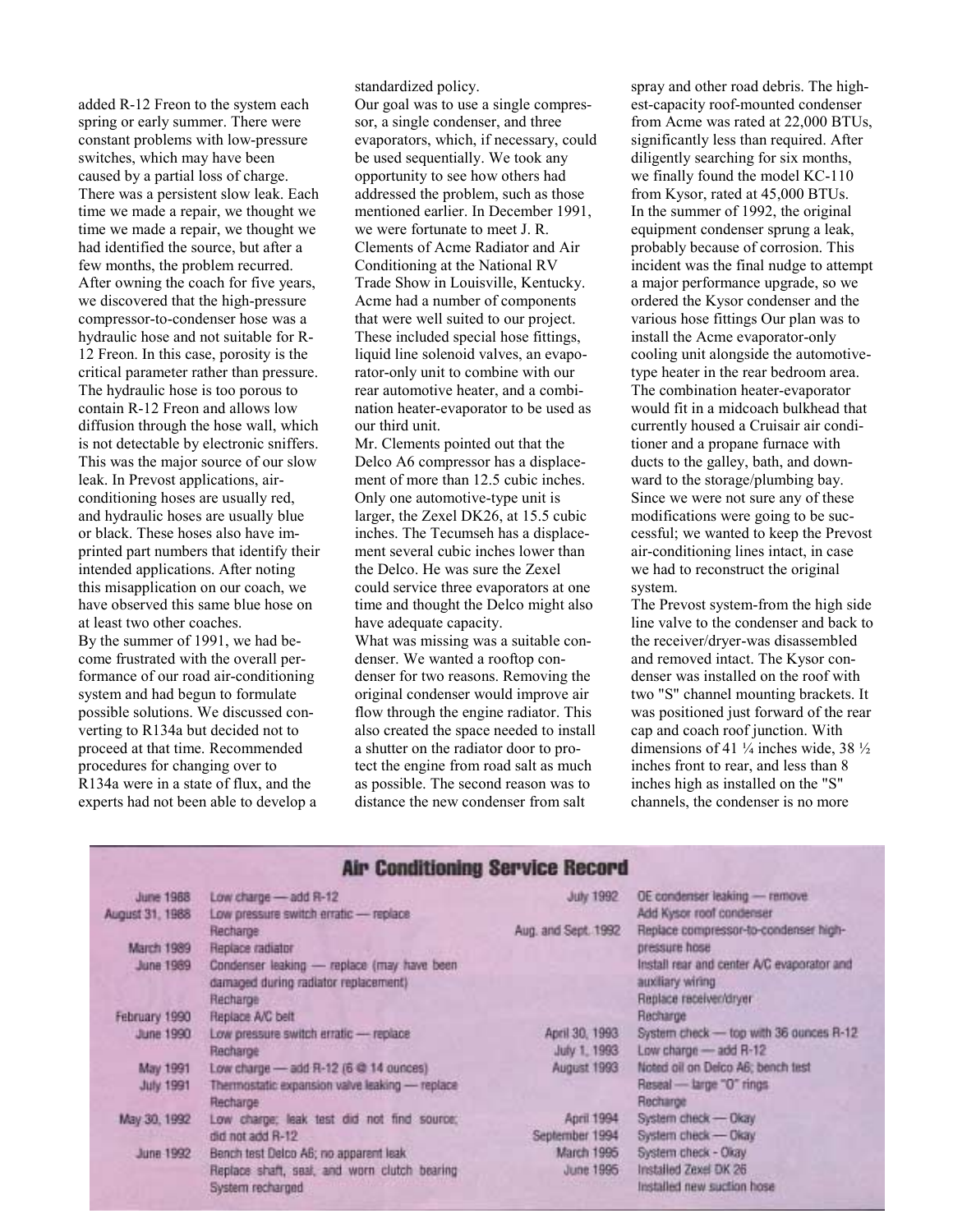obtrusive than any of the other roofmounted components. The refrigerant lines are ½-inch, refrigerant grade copper tubing with flare fittings at the attachment points. The new copper tubing runs from the Prevost high side line valve, along the back of the engine compartment and the rear end cap to the roof, where it exits and attaches to the condenser. The return line from the condenser follows the same path down to the engine compartment, where it is routed to the inlet of the receiver/dryer.

Acme part #460-1032 is a combination male "O" ring, female "O" ring, and push-on  $(\frac{3}{8})$  inches by  $\frac{3}{8}$  inches by #6) "T" fitting. The female end was attached to the high-pressure outlet line of the receiver/dryer. The Prevost hose to the front evaporator was reattached to the male end. The push-on end was available for the highpressure line to the rear and middle evaporators. The suction line was disconnected from the suction line valve, and an Aeroquip #12 Flare Running Swivel "T" was installed. Because the suction line hose does not flex, it had to be shortened about 2 inches in order to accommodate the insertion of the swivel "T." The terminal connector on the hose was disassembled and reused after the hose was shortened. The outlet of the "T" fitting was reduced to #10, and an auxiliary line valve was installed to accommodate the suction lines from the rear and middle evaporators.

Copper gaskets were used in all locations that had a hard metal-to-hard metal junction. This was particularly required on the Swivel "T," because this fitting was available only as 37 degrees. This is standard for hydraulic fittings, but air-conditioning fittings are 45 degrees. The gaskets achieved a leak-free connection.

The evaporator-only unit (Acme part #4210011) was fitted into its planned location in the bedroom. A #6 automotive-style barrier air-conditioning hose was installed from the "T" barb fitting on the receiver/dryer, with a liquid line solenoid valve (Acme part #4100162) between the receiver/dryer and the evaporator. The suction line, #10 automotive-style barrier airconditioning hose, was installed between the evaporator and the auxiliary

suction line valve. To this point, the only additional wiring required was the three-speed fan motor on the evaporator, the 12-volt liquid line solenoid, and the 24-volt dual fan motors on the condenser. We used a relay to prevent any back induction created by passively spinning the fan motors. The condenser fans were triggered whenever the compressor clutch was activated.

At this point, we were able to vacuum and leak test the system to determine whether the front evaporator performed satisfactorily. By activating the solenoid valve to the rear unit, it was possible to find out whether the front and rear components would work together. They did!

Since the interim testing indicated that the system was functioning well, we continued with the installation of the middle evaporator and heater unit. We fit the unit into its planned location in the midcoach bulkhead. We were able to use the existing air return and cold air outlet of the Cruisair for the new evaporator. The hot air outlets from the new heater were connected into the existing ductwork from the propane furnace, although we could have had individual ducts coming directly from this heat exchanger.

After the system was fully evacuated, high- and low-pressure lines from the middle evaporator were connected via a "T" to the existing high- and lowpressure lines of the rear evaporator. A liquid line solenoid valve was installed in the high-pressure line near the middle evaporator. The heat exchanger pipes were connected to the copper pipes from the driver's heating system using automotive heater hose. Shutoff valves were installed on both the inlet and outlet, so that the heat source could be turned off during warm weather. The fan motor, used for both the heating and cooling components of the unit, was wired for 12 volts DC. The liquid line solenoid valve was wired for 12-volt-DC operation when air conditioning was selected. Two Prevost control assemblies were used to control airflow and heater temperature (see parts list). Additional wiring was installed to allow activation of the middle and rear units from the dashboard.

The system was vacuumed, leak checked, charged, and checked for performance. All three units were able to run simultaneously and pressure gauge installed on the high-pressure line from the compressor did not show an over-pressure condition. The system was evacuated again, and a new receiver/dryer was installed. A final extended vacuum was placed on the system, followed by a full charge of R-12 Freon. We were now adequately cooling the entire coach when outdoor temperatures reached the mid-90s, accompanied by high humidity. Over the next several months, we noted that it was not unusual to maintain a temperature differential of 15 degrees. Subsequent to the completion of the project, the Delco compressor developed a leak. Ultimately this leak was found to be in the large "O" rings at each end of the case. We replaced the "O" rings but were concerned that the failure might be the result of overstressing. We put it back into service, but we also ordered the Zexel DK 26 compressor. We fabricated mounting brackets that would use the base of the Delco A6 mounting bracket and gathered all of the parts to install the Zexel unit if the Delco failed. After two seasons, we had detected no increased pressure, so we removed the pressure gauge. We continued to use the Delco A6 until early summer of 1995, when we installed the Zexel.

The Zexel compressor was installed using the fabricated brackets. It required a new suction hose that was 2 inches longer. The pressure switches for the Zexel are wired in parallel and use a relay instead of being wired in series, as is the Delco. This resulted in significant wiring changes for the lowpressure and high-pressure protection circuit. The Zexel does not need an external pressure equalizing system. It was difficult to obtain a service manual, and special tools are needed to service the unit. I suspect that some repair facilities will not have these tools. The cost of the Zexel is nearly twice that of a Delco A6. There has been no noticeable change in the overall function of the entire system with the Zexel, but in view of the Zexel requirements, we would not hesitate to use a Delco A6 in the future. The Zexel, with its increased capacity, may